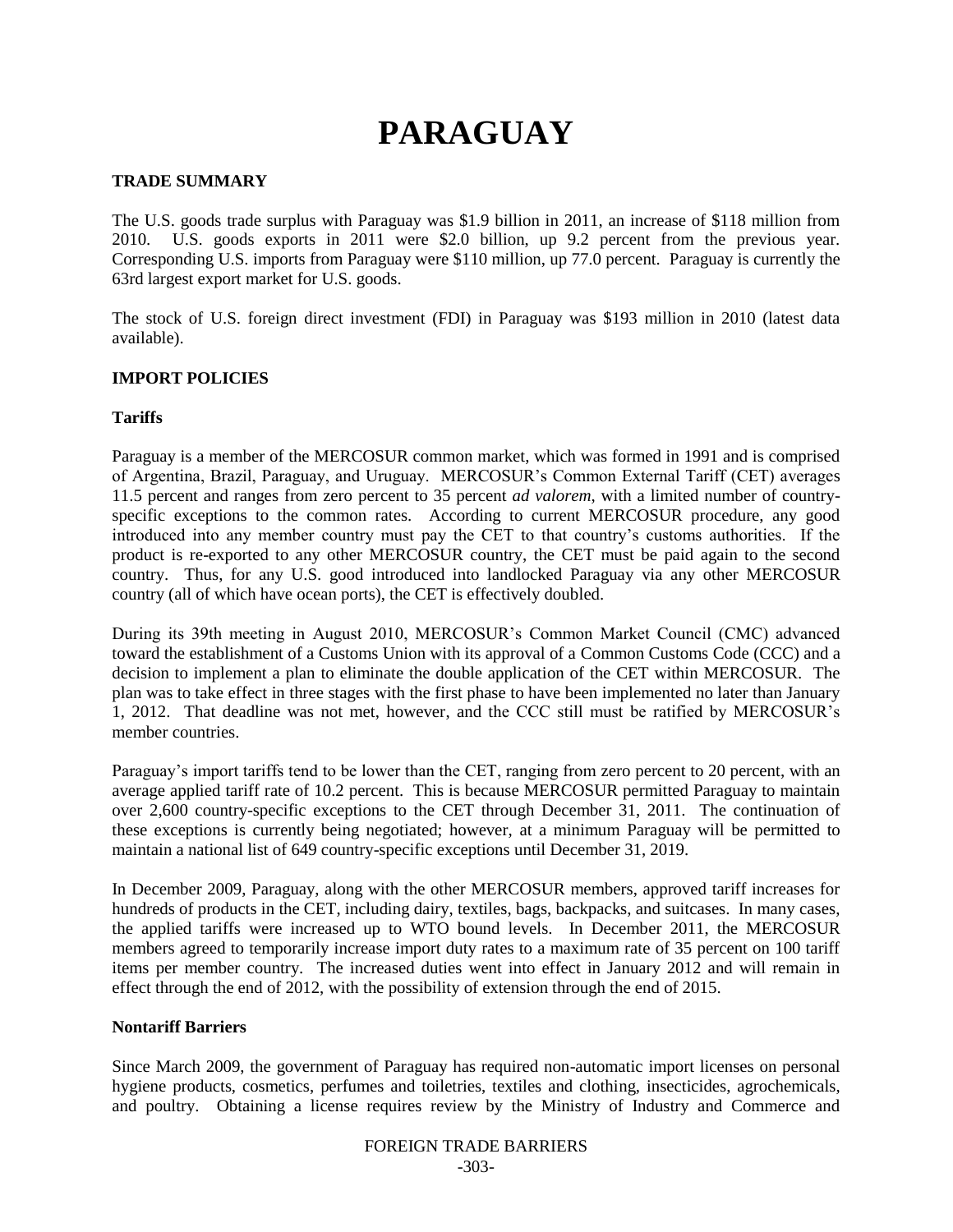sometimes by the Ministry of Health. The process usually takes 10 days but can take up to 30 days for goods that require a health certification. Once issued, the certificates are valid for 30 days.

With support from the Millennium Challenge Corporation's Threshold II Program, the Paraguayan Customs Office launched a "single window" web-based system for imports (referred to by its Spanish acronym, *VUI – Ventanilla Unica de Importación*) in July 2011. The cost and time required to process import licenses from government institutions has been reduced, improving competitiveness and transparency in customs operations.

Since 2000, Paraguay has prohibited the importation of used clothing and cars over 10 years old.

## **Customs Procedures**

Paraguay requires specific documentation for imports, such as the commercial receipt, certificate of origin and cargo manifest, to be certified by either the Paraguayan consulate in the country of origin or at the Ministry of Foreign Affairs in Paraguay. The latter requires an additional fee.

Paraguay requires all companies operating in the country to contract the services of a customs broker. The customs broker fees are standardized by Paraguayan law.

## **GOVERNMENT PROCUREMENT**

Paraguay is not a signatory to the WTO Agreement on Government Procurement. In September 2011, the government of Paraguay passed a new law that gives preference to a locally produced good in public procurements where the procurement is open to foreign suppliers even if it is up to 20 percent more expensive than the imported good.

## **INTELLECTUAL PROPERTY RIGHTS PROTECTION**

The United States continues to monitor implementation of the Memorandum of Understanding (MOU) between the United States and Paraguay pertaining to intellectual property rights (IPR) protection and enforcement, which was revised in 2009 and will remain in effect through April 30, 2012. The United States is working with Paraguay on its renewal.

Recently, Paraguay has made progress with respect to IPR enforcement, for example, by making its Specialized Technical Unit permanent and proving funds for that unit. Paraguay also enacted legislation to clarify and streamline procedures for administrative IPR litigation, and the National Customs Administration issued resolutions with respect to combating IPR violations. However, concerns remain because of porous borders, ineffective prosecution of IPR violators, and court sentences that are insufficient to deter infringement. The United States has strongly encouraged Paraguay to undertake more effective enforcement efforts in the Tri-Border region, including by increasing cooperation with Argentina and Brazil. Industry has also expressed concerns about inadequate protection against unfair commercial use of undisclosed test or other data generated to obtain marketing approval for pharmaceutical and agricultural chemical products, as well as shortcomings in Paraguay"s patent regime.

#### **INVESTMENT BARRIERS**

Under Paraguayan Law 194, enacted in 1993, foreign companies must demonstrate "just cause" to terminate, modify, or decide not to renew contracts with Paraguayan distributors. Severe penalties and high fines may result if a court determines that the foreign company ended a relationship with its distributor without first having established that "just cause" exists. This requirement often leads to